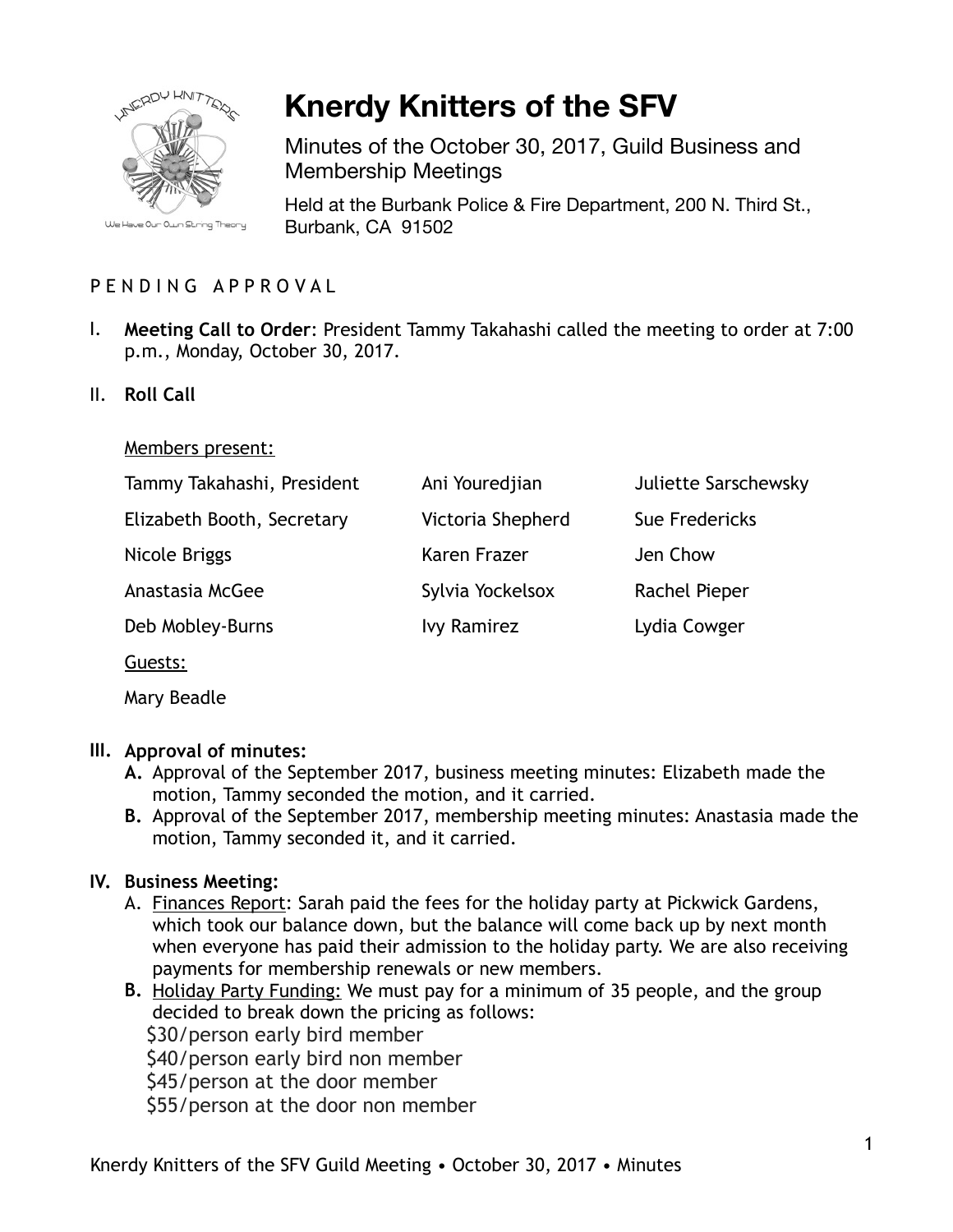New Member Special

 \$50/person early bird - Join the guild and attend the holiday party (\$5 discount)

 \$65/person at the door - Join the guild and attend the holiday party (\$5 discount)

 Early birds need to RSVP by one week before the event (November 24). Soda, tea and coffee are included in the price, and it is \$250 extra to have a bar. It was a unanimous vote to have a bar. We are also considering having a silent auction, and Tammy welcomes donations for prizes if any guild members have items they would like to contribute.

## **V. Membership Meeting:**

## **A. Events and Projects**

- 1. Charity Projects: Rachel is collecting this year's contributions now through the end of November. We are not scheduling any more meetups this year for the charity project because it was determined that summer was a better time when people were less busy. She would like to continue working for this charity in 2018 because it is one of the few charities that has both knit and crochet options, and we now have a yarn stash for it.
- 2. Knit- and Crochet-Along: November/December updates are not yet on the website, but Anastasia brought printouts and will email updates to Jeannette during the week. She also revealed that the border is from the As You Go Stripey blanket (check on Ravelry).
- 3. Fandom Challenge: There was a little confusion about the entry due date because the guild meeting and workshop dates were changed. The official due date to enter the challenge is October 23, 2017. The challenge committee received 29 entries from 17 people and was able to create 10 categories. They also decided that voting will happen by dropping pre-printed tickets into bags and will need to close by 7:30 p.m.
- 4. Knit/Crochet Workshop Recap: About 25 27 people attended, and because of such good attendance, we would like to offer it again next year.
- 5. Holiday Party: We decided to keep the linens neutral colors ivory tablecloths and black napkins. Sue requested help with the table centerpieces, which may be bowls of yarn. She also needs help with Kwanzaa and Jewish decorations and the fashion show. We are not allowed to pin or tape anything to the walls, so we need mannequins, easels, and hangers or a clothing rack if anyone is able to lend these items for the event. Tammy also asked everyone to share the invitation on social media to help advertise it.
- 6. Cruise Update: We are working on choosing a date. We still need to confirm available dates and survey members about which date would work for attendees.